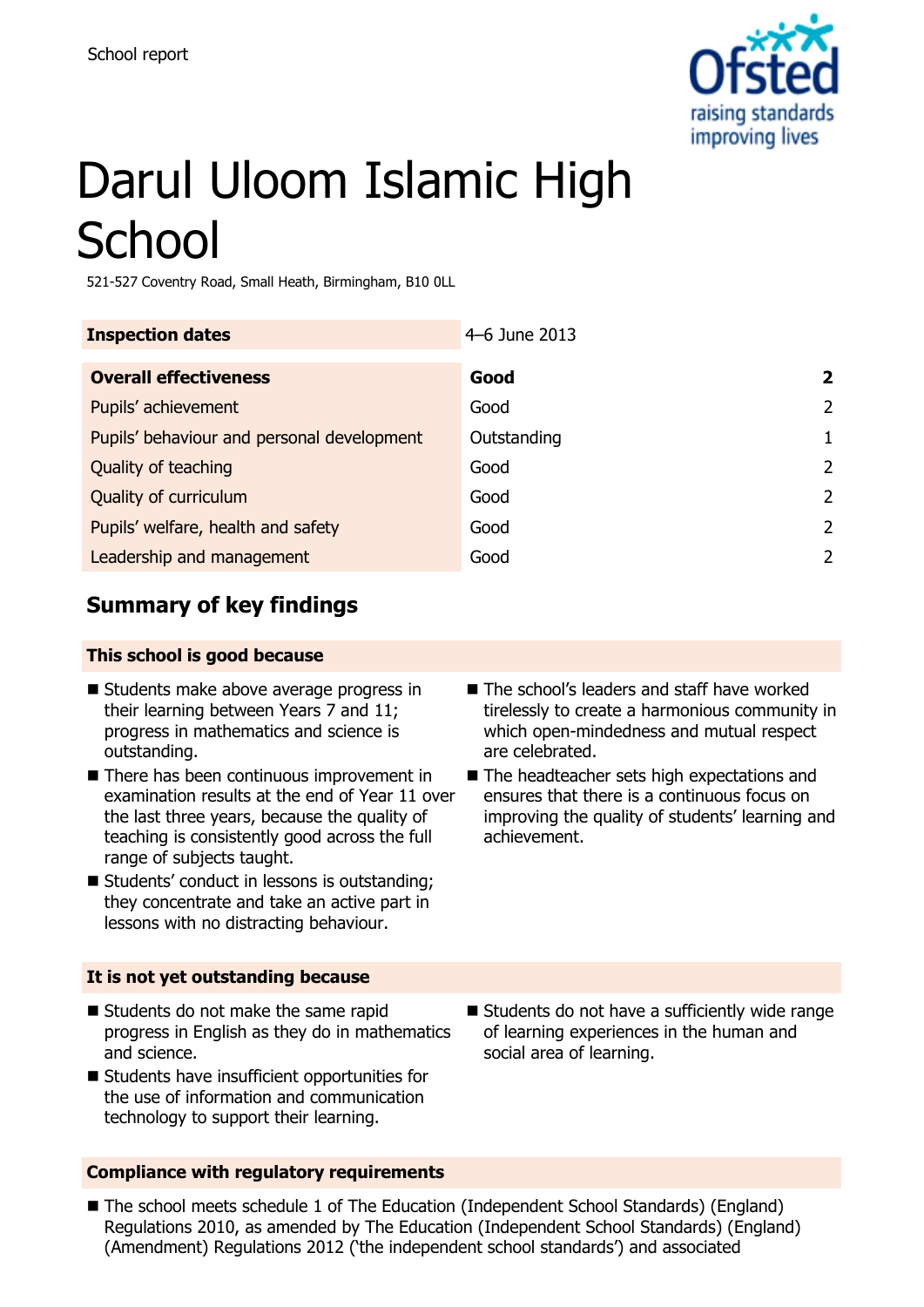requirements.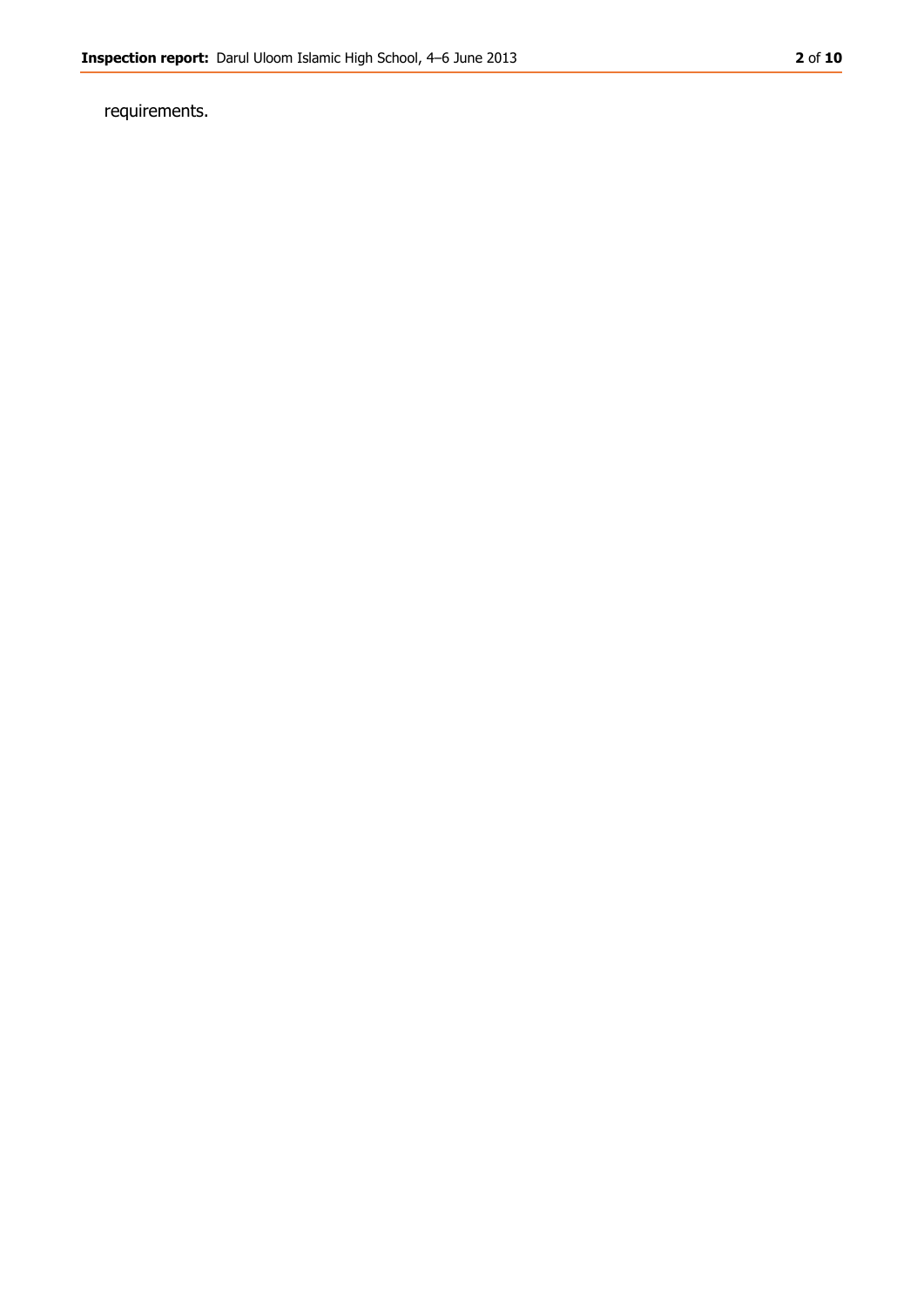#### **Information about this inspection**

- $\blacksquare$  The school was inspected with one day's notice.
- Thirteen lessons were observed taught by ten teachers, covering both the secular and religious areas of the curriculum. Of these, four were jointly observed with the headteacher.
- The majority of students were taking part in external or internal examinations, or were out of school on work experience, during the inspection.
- Meetings were held with the headteacher, a group of students, the school's consultant improvement partner and a representative of the local police. Informal discussions took place with a number of students and members of staff. Four responses were received to a staff questionnaire.
- A range of school documentation was read, including school policies and records; schemes of work and lesson plans; examples of students' work; records of students' progress and reports to parents; and the school's self-evaluation.
- There were insufficient responses to Ofsted's online 'Parent View' questionnaire for an evaluation to be made.

#### **Inspection team**

David Young, Lead inspector and Additional Inspector

**Yusuf Seedat Additional Inspector** Additional Inspector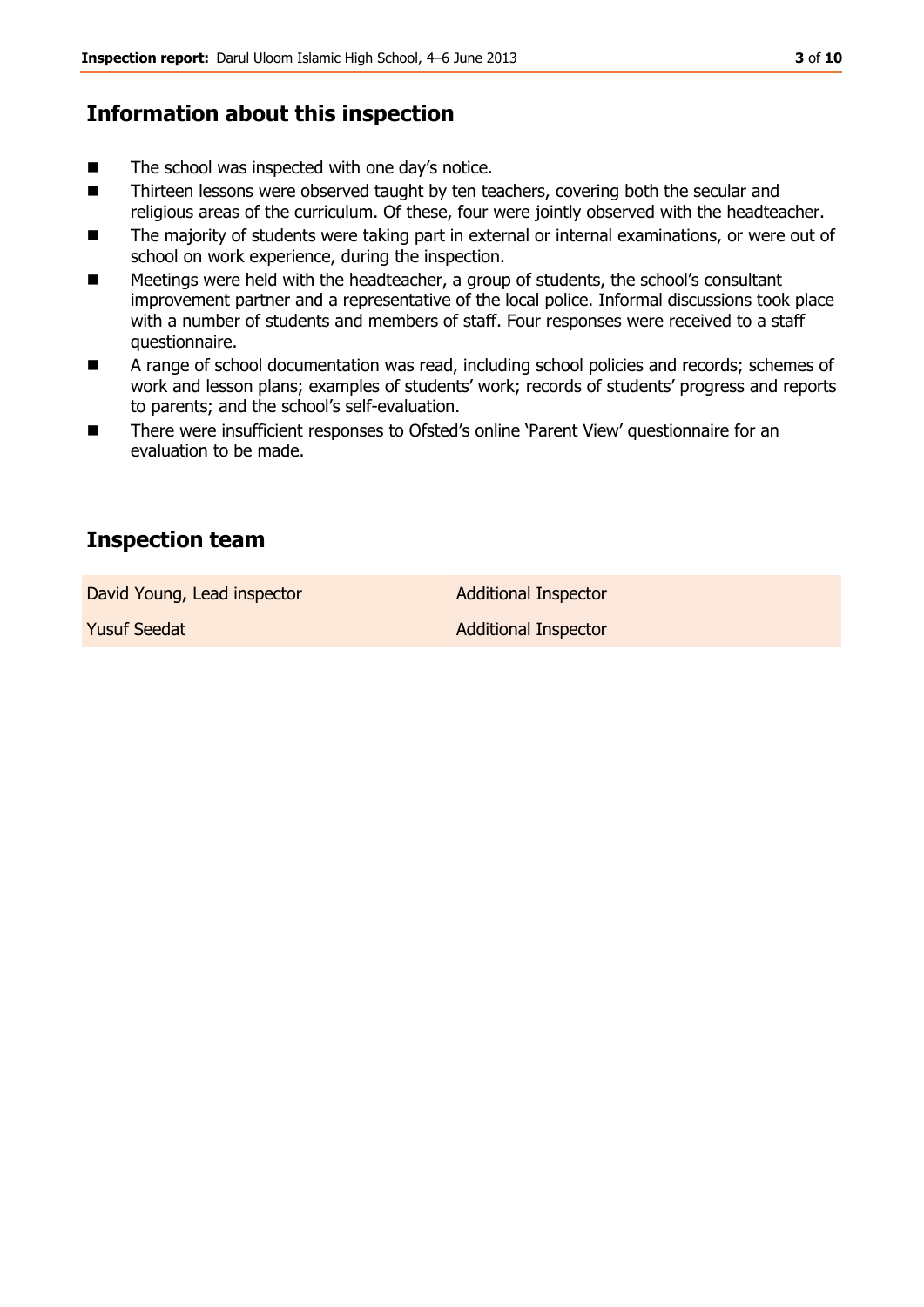# **Full report**

### **Information about this school**

- Darul Uloom Islamic High School is a day school registered for boys aged 11 to 19 years.
- It was established in 1985 in the Small Heath area of Birmingham and is run by a charitable trust, the Jami Mosque.
- The majority of students are of Pakistani, Bangladeshi or Somali heritage and a small number speak English as an additional language.
- There are currently 110 students on roll aged 11 to 16 years. There are no students with a statement of special educational needs.
- The school aims to: 'Create a generation of talented and educated scholars who understand the Islamic way of life from its most authentic sources'.
- The last inspection of the school was in November 2011.

### **What does the school need to do to improve further?**

- Ensure that literacy skills are taught consistently in all subject areas in order to raise students' standards in written and spoken English.
- Widen the range of experiences available for all students in the curriculum by:
	- making greater use of computers for research and presentation of work
	- increasing the breadth of humanities subjects, particularly at Key Stage 3.
- **Provide opportunities for students to reflect on the spiritual and moral themes covered within** the Hifz timetable.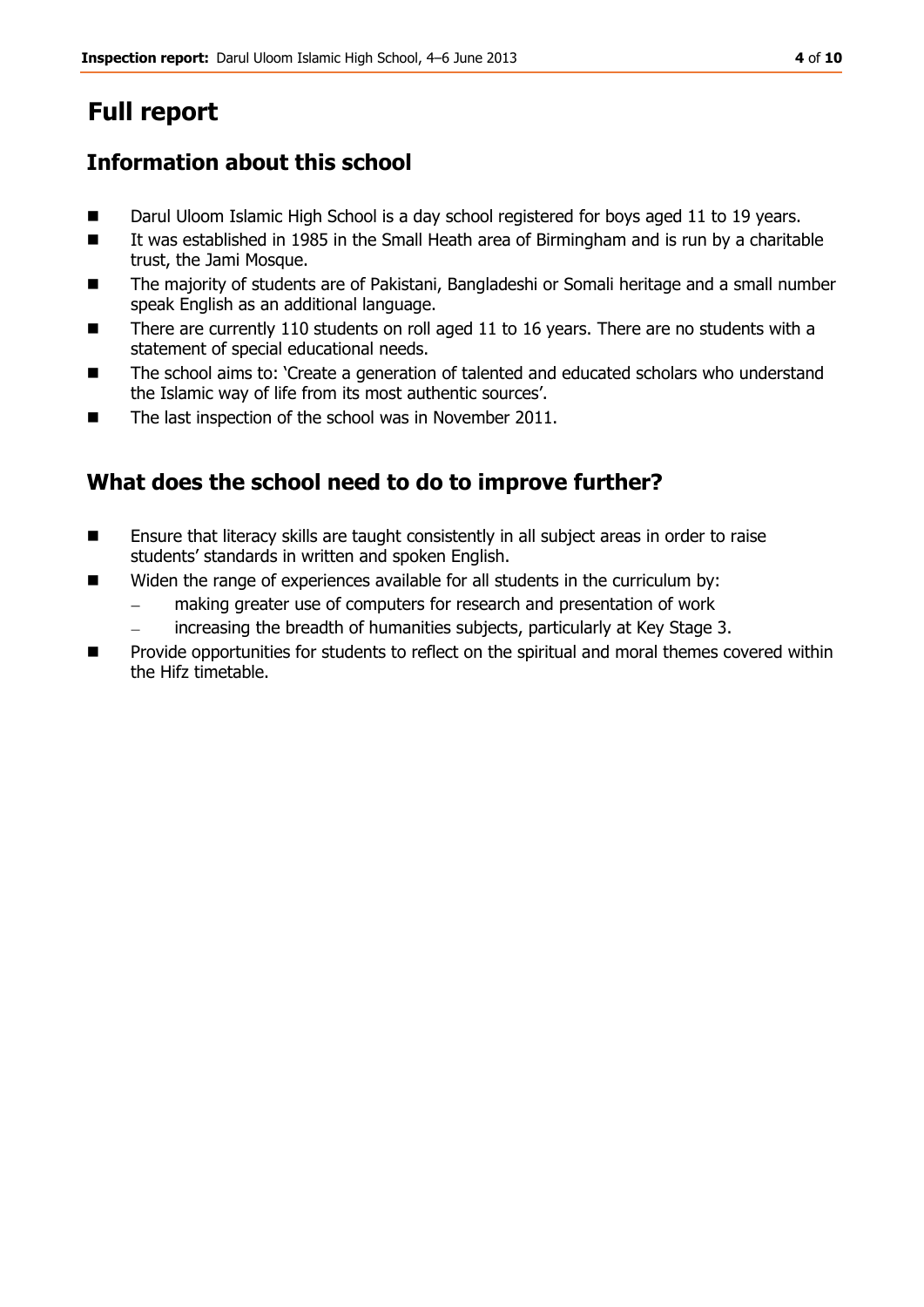#### **Inspection judgements**

#### **Pupils' achievement Good**

The quality of students' achievement is good. Results in GCSE examinations by the end of Year 11 have improved steadily over the last three years. The school's data, together with the results from external examinations, demonstrate that students make good progress over time. The percentage of students achieving five or more GCSE grades A\* to C, including English and mathematics, was in line with the national average in 2012. The extent of students' progress over time in mathematics and science is outstanding. All students achieved at least a grade C in mathematics and science in 2012, and a number achieved A\* or A grades. The school's systematic and reliable data, including examination results already achieved, predict that these standards will be exceeded this year, including a further increase in the number of A\* and A grades awarded. Excellent results in GCSE Arabic, Urdu and Bengali contribute positively to students' overall attainment. Students also demonstrate good progress with the memorisation of the Qur'an, working to and achieving clear individual targets. Standards in spoken and written English are not as high as in mathematics and science by the end of Year 11, but improving. The 2013 results in English are on course to exceed the national average. These standards are achieved as a result of an appropriate curriculum and the good quality of teaching.

#### **Pupils' behaviour and personal development Outstanding**

Students' behaviour and personal development are outstanding. Their excellent behaviour makes a strong positive contribution to effective learning in both the academic and Alim (religious) areas of the curriculum. Students are keen to take part in lessons, and are fully engaged in learning without any distracting behaviour. Relationships with staff demonstrate mutual respect and courtesy, and behaviour is outstanding as students concentrate fully on the activities of the lesson. There are also excellent relationships within the student body. There is strong provision for the spiritual, moral, social and cultural development of students through many aspects of both the Alim and secular curriculum. Students' focus and concentration during the lengthy daily sessions of learning the Qur'an are exemplary, but there are missed opportunities for reflection on the lessons taught through the text. There is a suitable range of themes and topics addressed through personal, social and health education and citizenship lessons, including good preparation for life beyond school. Appropriate themes related to healthy lifestyles, including personal relationships and sex education, provide students with appropriate knowledge about how to conduct themselves within their families and the wider community. Opportunities for involvement in the wider community beyond the school are gradually developing, including work experience for all students during Year 10, and a strong focus on charitable giving. However, there are limited opportunities for students to contribute actively to community events and activities beyond the school.

The school makes excellent provision to ensure students' understanding of other faiths and cultures, including visits to alternative places of worship and visitors from representatives of other faiths in assemblies. There are good opportunities for reflection on, and extension of, themes from assemblies during tutor periods, although these are not always implemented systematically with all groups of students. Tolerance and respect for different viewpoints are fundamental to the learning activities and the actions of staff throughout the school. The school's leaders and governors continue to be thorough and consistent in their promotion of moderate and balanced views about other faiths and cultures. Students develop confidence and self-esteem through experiences and successes in school. There are good opportunities through citizenship and the wider curriculum to understand the roles of public services and institutions in England, including the operation of a democratically elected student council which is valued by the students.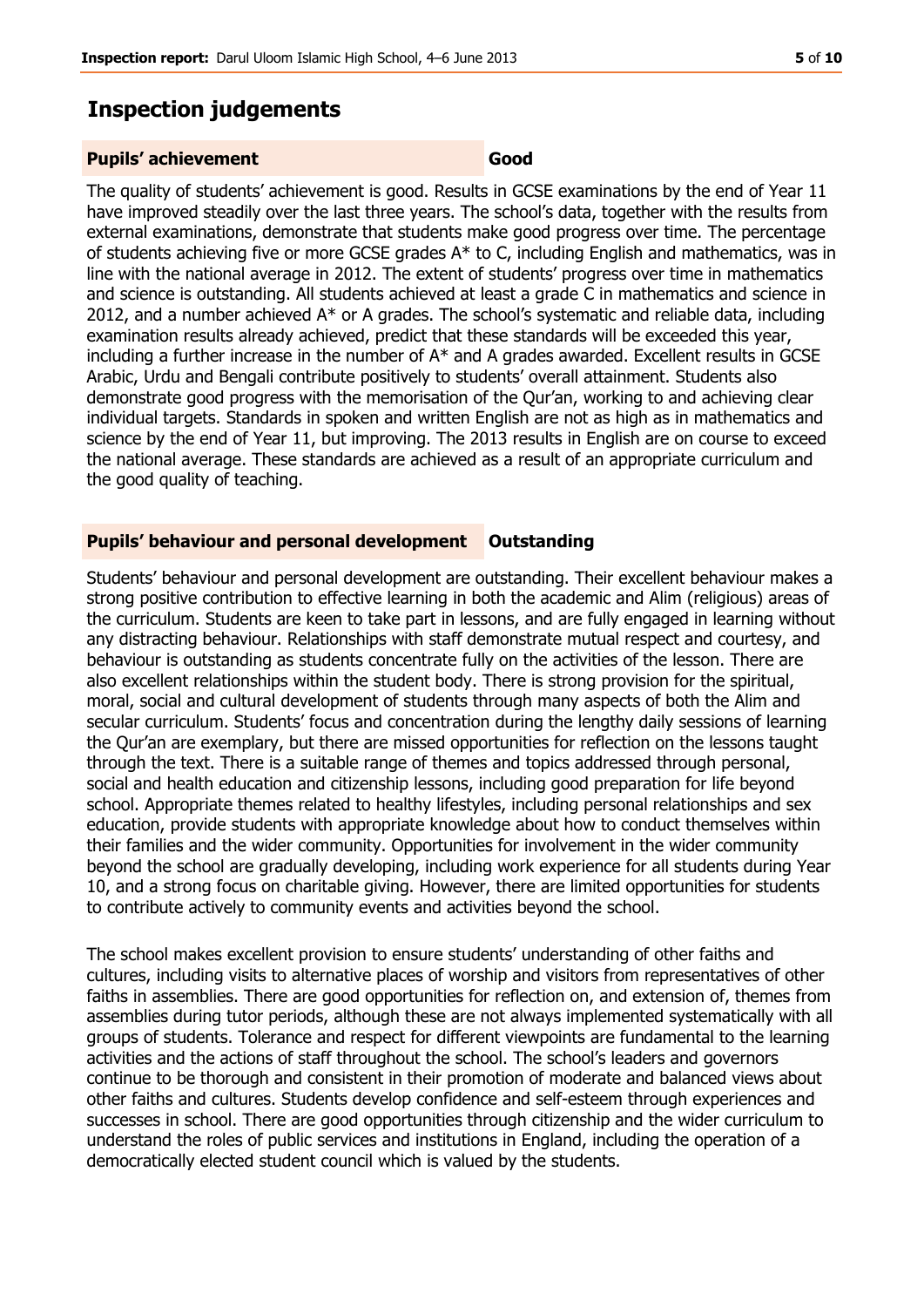#### **Quality of teaching Good**

The quality of teaching is good throughout the school. Effective teaching in both the Alim and secular curriculum areas has a positive impact on learning and progress for all students. The staff have a good awareness of the strengths and learning needs of individual students based on thorough, continuous assessment of their achievements. The objectives for lessons are consistently presented to students who understand their individual targets for improvement. There is mostly good provision for students across the full range of abilities. Good use is made of the small group sizes, focused support for individuals within the group, and activities which enable all students to take an active part and to build on their previous learning. Teachers use effective questioning of individuals, and students working in pairs or as a whole class, to monitor their knowledge and the extent of their understanding. High quality, fast-paced questioning was used very effectively to check and develop students' understanding in an outstanding mathematics lesson. Students were challenged effectively to explain and to extend their understanding, and they responded enthusiastically to opportunities to comment positively on each other's ideas. Occasionally, teachers set common tasks which do not enable a small number of students at either end of the ability range to give of their best.

There have been significant improvements in students' spoken and written English, but standards are not yet as high as in mathematics and science. There is insufficient emphasis on the need for all staff, across all subject areas, to share responsibility for the development of grammar and presentation in written work. However, GCSE results in English have improved steadily, and this year they are anticipated to be above the national average as a result of consistently good teaching. Excellent use is made of assessment to monitor students' progress. The headteacher has produced an outstanding analysis of students' progress at whole school level. The use of National Curriculum levels, together with good understanding of GCSE grades, provides appropriate data for staff to monitor the progress which students are making. Effective arrangements are in place for intensive study-group support for students who may be falling behind with their rate of progress. High quality relationships, fast-paced learning, good humour, and continuous feedback characterise the good quality of teaching throughout the school.

#### **Quality of curriculum Good**

The quality of the curriculum is good. The school has responded appropriately to the challenge of accommodating the full requirements of both the Alim and secular curriculum areas. An appropriate balance of subjects is provided, within a long teaching day. Good attention is given to the teaching of the core skills through English, mathematics and science. Arrangements for the timetabling of English are under review with the intention of accelerating the rise in standards in this subject. This includes a review of the current arrangements for study support after school. Students have access to a good range of subjects across all the required areas of learning. Improvements to the timetable since the time of the last inspection have resulted in an effective increase in students' creative and aesthetic experiences. Time restrictions still result in some limitations in the human and social area of learning, in particular a lack of geography in the Key Stage 3 curriculum. Students have insufficient access to computers, across the curriculum, to develop skills of research and presentation. Students have good opportunities to study foreign languages and they achieve substantial success in Arabic and Urdu. The Alim curriculum provides the essential balance which enables students to understand important aspects of their cultural and religious heritage.

The focus of the secular curriculum is on the preparation of students for GCSE examinations. All students achieve well by the end of Key Stage 4, and are suitably prepared for transition to further education and employment. Careers education is a strong feature of the curriculum in Key Stage 4 and all students have an opportunity to complete an ASDAN (Award Scheme Development and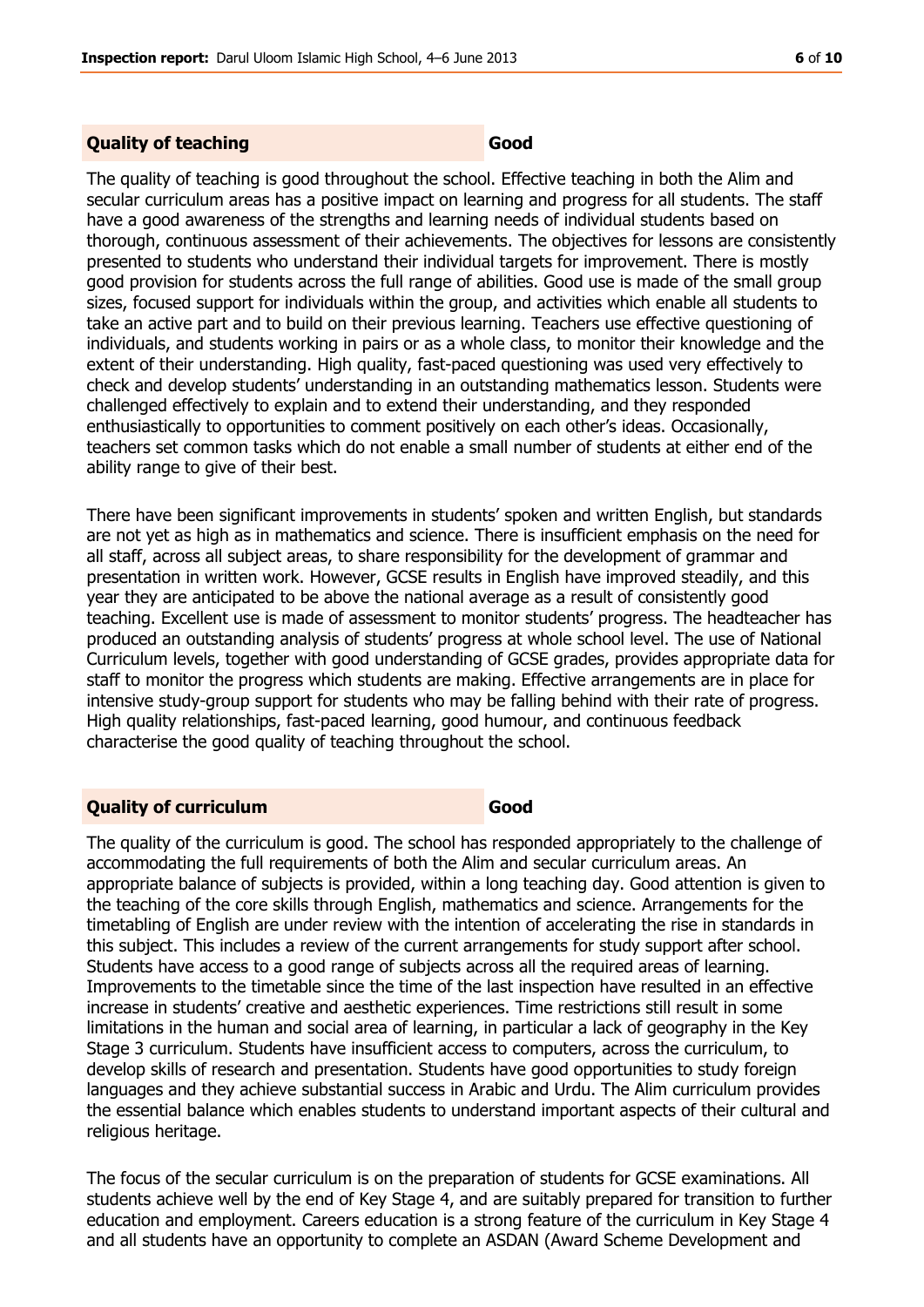Accreditation Network) award in preparation for working life. Year 11 students also reported the success of their work experience during Year 10; the current Year 10 students were out of school on work experience during the inspection. There has been an increase in the range of experiences for students in physical education since the last inspection, although limited use of off-site facilities restricts the further development, for example, of swimming or racquet sports. Good curriculum planning and constant review, together with suitable schemes of work and lesson plans, provide a strong basis for the development of learning experiences over time. A good range of visits is being developed to places of relevance within the curriculum.

#### **Pupils' welfare, health and safety <b>Good**

Arrangements for students' welfare, health and safety are good. There has been good progress with the implementation of these responsibilities since last full inspection of the school. All regulatory requirements are met. The headteacher pays good attention to the development of policy and monitors its consistent implementation. All aspects of routine administration, for example, the accurate completion of admission and attendance registers, are thorough. There is clear guidance for staff regarding the management of students and any concerns which may arise. Students report that they feel safe in school and have no concerns about bullying. Procedures and training for safeguarding and child protection, first aid and fire safety are thorough and up-to-date. Suitable, regular checks are maintained to ensure fire safety; records are maintained regularly and any remedial action is logged. Safe recruitment procedures are implemented effectively. Staff are deployed effectively throughout the day to ensure adequate supervision and security for students.

#### **Leadership and management Good**

The quality of leadership and management is good and all the required regulations are met. The school has made good progress since the last inspection, embedding a culture of moderation and tolerance throughout the school community. Governors and trustees took decisive action to enable the school to recover quickly from the negative influences at the time of the previous full inspection. Good attention is given to the core purposes and aims of the school. There are effective arrangements for staff development, with an appropriate focus on classroom management. The headteacher demonstrates good judgement in the monitoring and evaluation of teaching and learning. The school has been very well supported and challenged in its development by the work of a consultant improvement partner whose contribution continues to have a positive impact on the ethos and values of the school. Outstanding progress has been made, under the excellent leadership of the headteacher, with the implementation of strategies for the assessment of students' progress. The outcomes of regular assessment are fed back to teachers and have a positive impact on classroom teaching. The premises and accommodation provide a satisfactory environment for learning; some parts are a little drab and in need of freshening up. Appropriate information is provided for parents and carers through the school handbook and website, and a suitable procedure for managing any complaints is in place and implemented effectively. The school's leaders have a good understanding of the strengths of the school and have identified suitable areas for improvement in its self-evaluation. The quality of leadership by the headteacher, well-supported by the staff, underpins the school's capacity for continued development and success.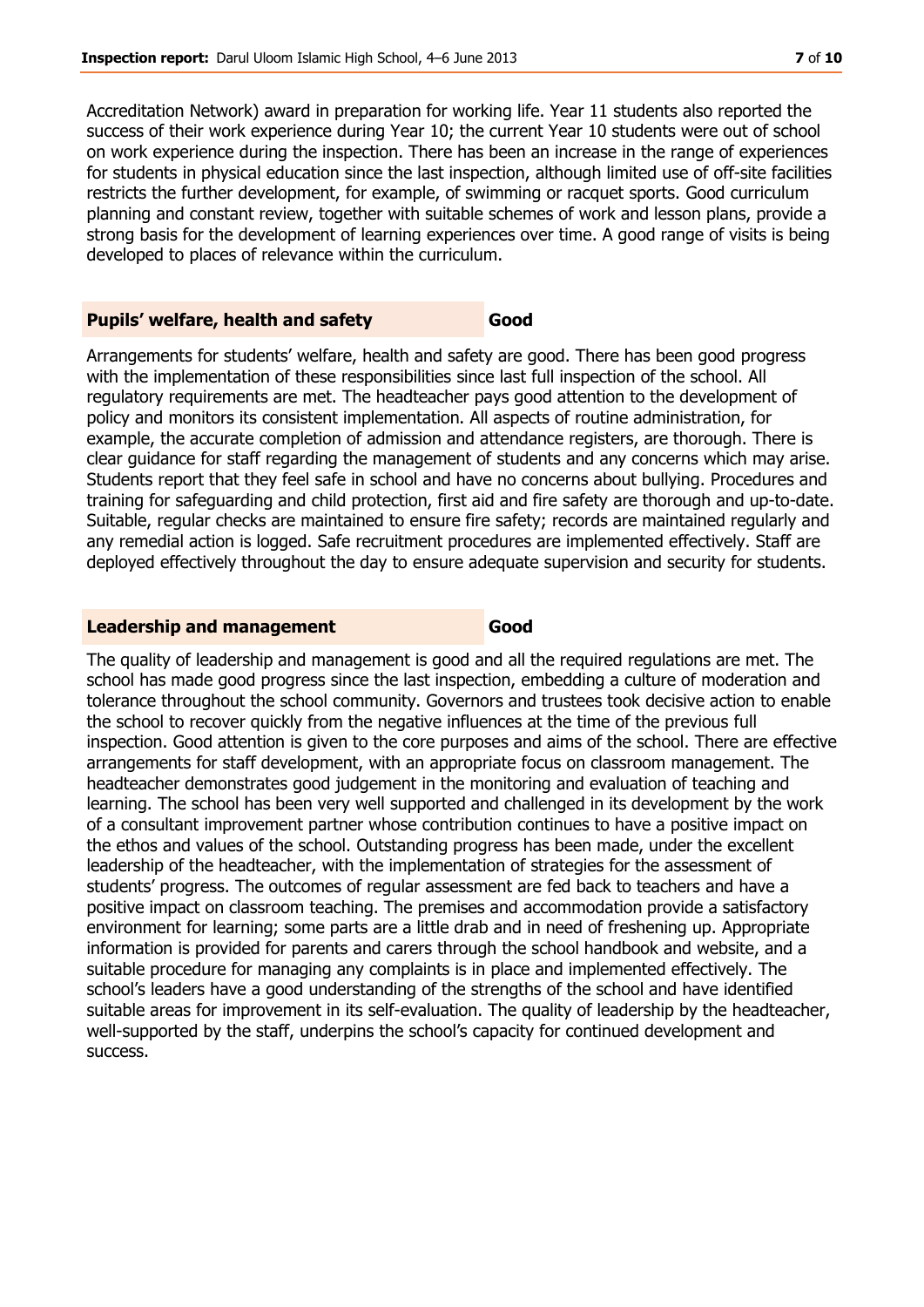## **What inspection judgements mean**

| <b>School</b> |                  |                                                                                                                |  |
|---------------|------------------|----------------------------------------------------------------------------------------------------------------|--|
| Grade         | <b>Judgement</b> | <b>Description</b>                                                                                             |  |
| Grade 1       | Outstanding      | A school which provides an exceptional quality of education and<br>significantly exceeds minimum requirements. |  |
| Grade 2       | Good             | A school which provides a high quality of education that exceeds<br>minimum requirements.                      |  |
| Grade 3       | Adequate         | A school which meets minimum requirements but needs to<br>improve the quality of education it provides.        |  |
| Grade 4       | Inadequate       | A school where minimum requirements are not met and/or the<br>quality of education has serious weaknesses.     |  |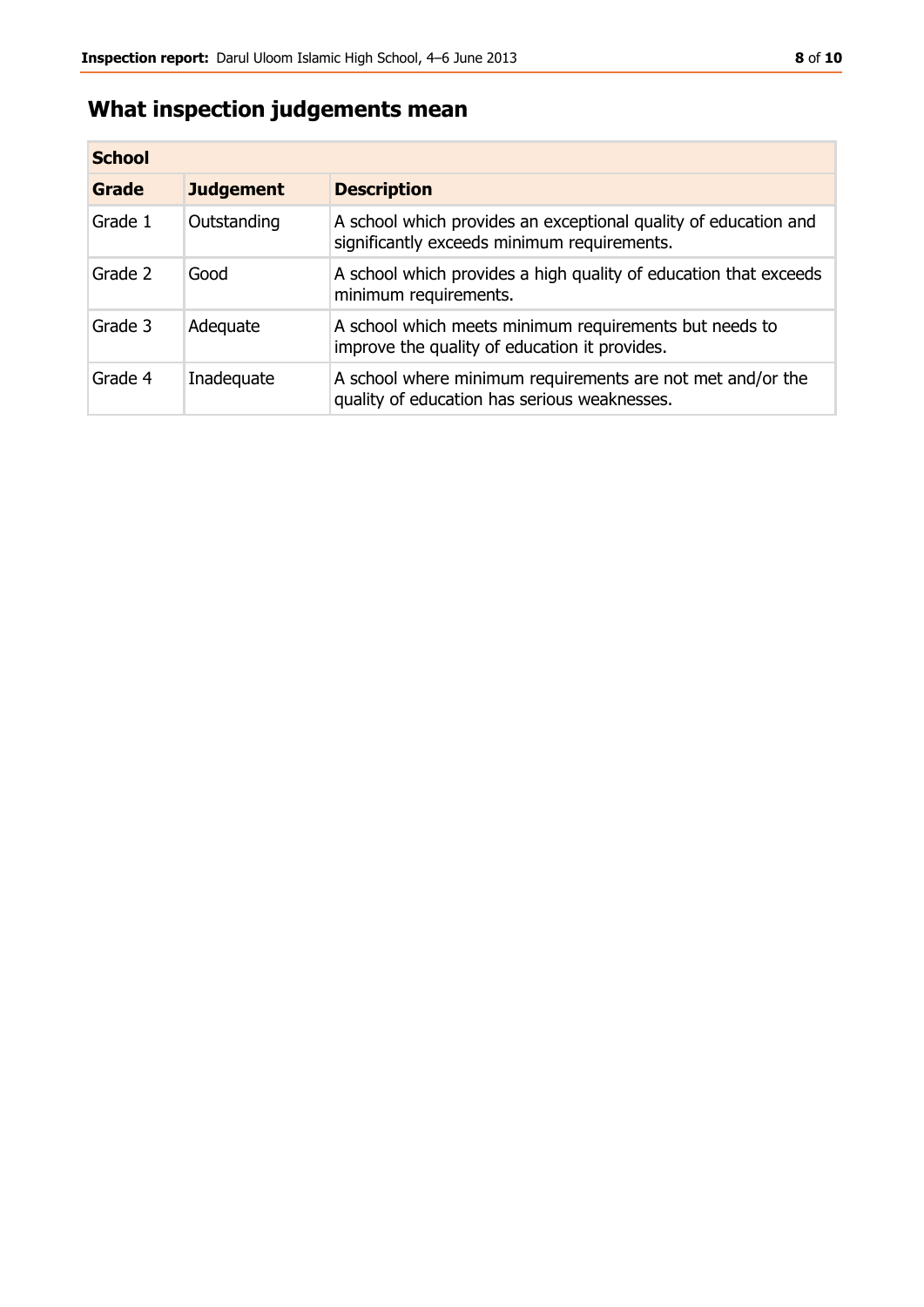#### **School details**

| Unique reference number        | 103586   |
|--------------------------------|----------|
| <b>Inspection number</b>       | 420214   |
| <b>DfE registration number</b> | 330/6078 |

This inspection was carried out under section 162A of the Education Act 2002, as amended by schedule 8 of the Education Act 2005, the purpose of which is to advise the Secretary of State for Education about the school's suitability for continued registration as an independent school.

| <b>Type of school</b>                      | Muslim faith day school   |
|--------------------------------------------|---------------------------|
| <b>School status</b>                       | <b>Independent School</b> |
| Age range of pupils                        | $11 - 19$                 |
| <b>Gender of pupils</b>                    | <b>Boys</b>               |
| <b>Number of pupils on the school roll</b> | 110                       |
| <b>Number of part time pupils</b>          | 0                         |
| <b>Proprietor</b>                          | Jami Mosque               |
| <b>Chair</b>                               | Jahangir Akbar            |
| <b>Headteacher</b>                         | <b>Talal Hussain</b>      |
| Date of previous school inspection         | November 2011             |
| <b>Annual fees (day pupils)</b>            | £2,000                    |
| <b>Telephone number</b>                    | 0121 772 6408             |
| <b>Fax number</b>                          | 0121 773 4340             |
| <b>Email address</b>                       | head@darululoom.org.uk    |